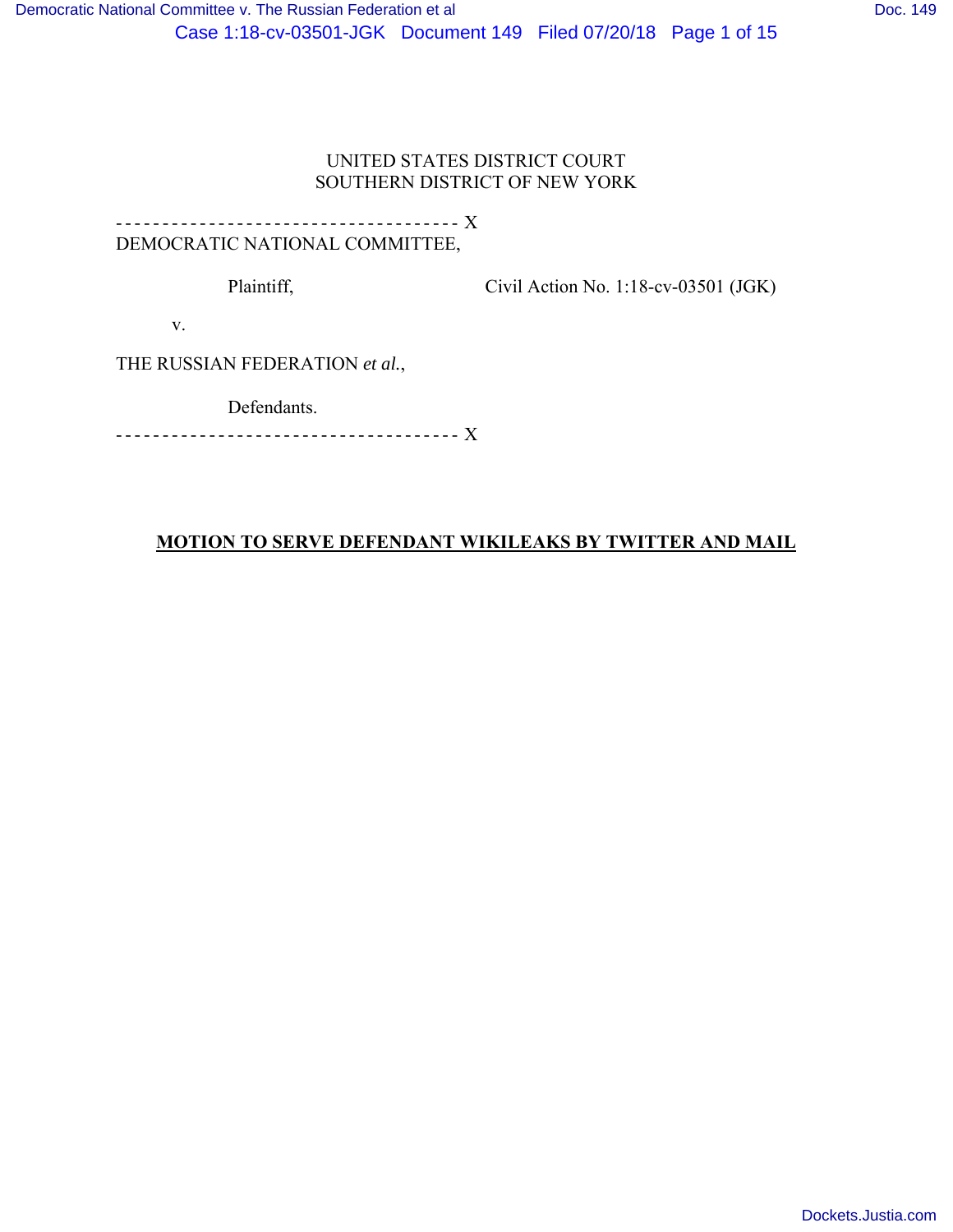# **TABLE OF CONTENTS**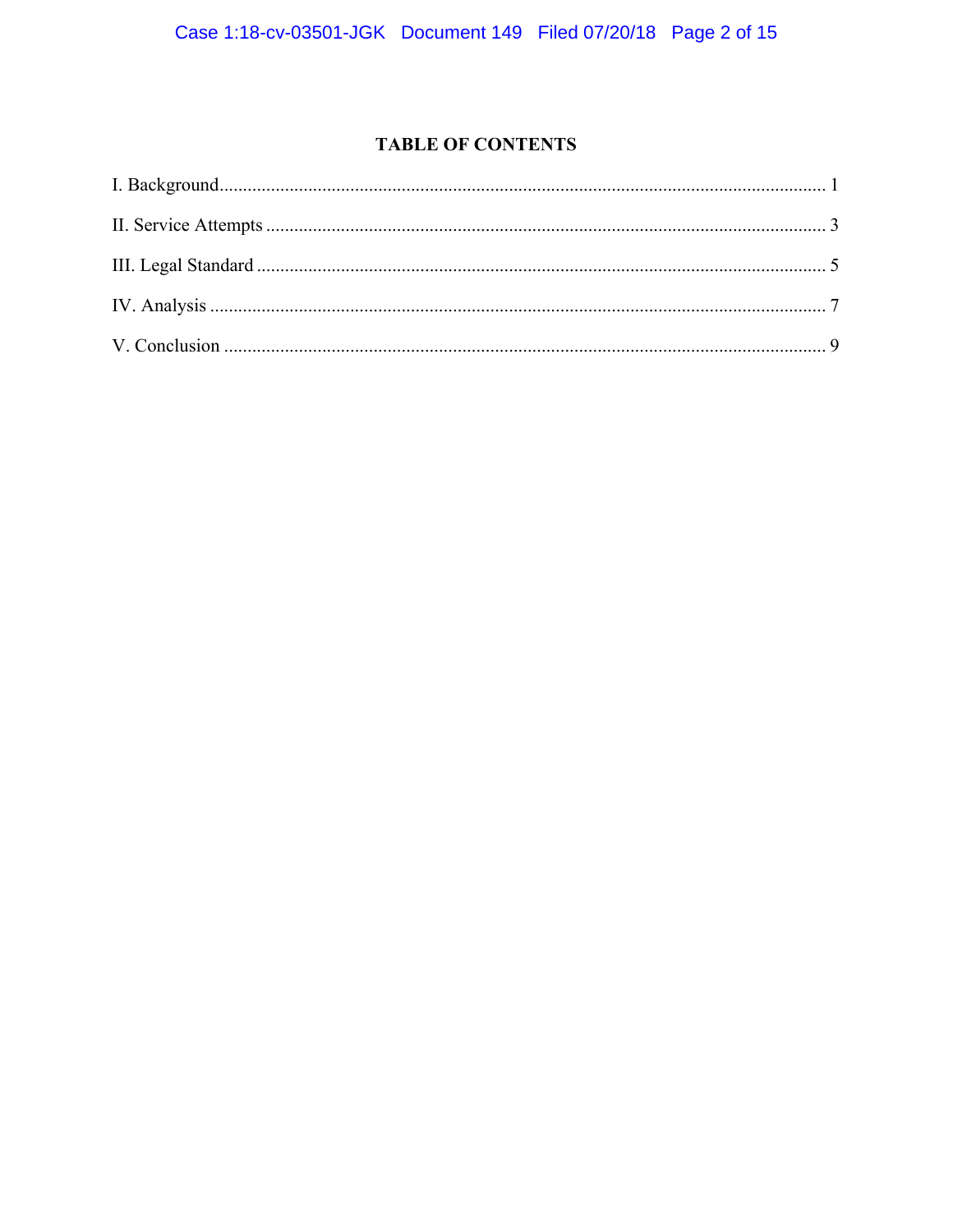# **TABLE OF AUTHORITIES**

**CASES**

# **Page(s)**

| Elsevier, Inc. v. Siew Yee Chew,           |
|--------------------------------------------|
| Advanced Aerofoil Techs., AG v. Todaro,    |
| Bank Julius Baer & Co. v. WikiLeaks,       |
| Center for Constitutional Rights v. Lind,  |
| Dama S.P.A. v. Does,                       |
| FTC v. PCCare247 Inc.,                     |
| Microsoft Corp. v. Does,                   |
| Mullane v. Cent. Hanover Bank & Trust Co., |
| Philip Morris USA Inc. v. Veles Ltd.,      |
| Rio Props., Inc. v. Rio Int'l Interlink,   |
| Sec. & Exch. Comm'n v. Anticevic,          |
| SEC v. Tome,                               |
| St. Francis Assisi v. Kuwait Fin. House,   |
| Sulzer Mixpac AG v. Medenstar Indus. Co.,  |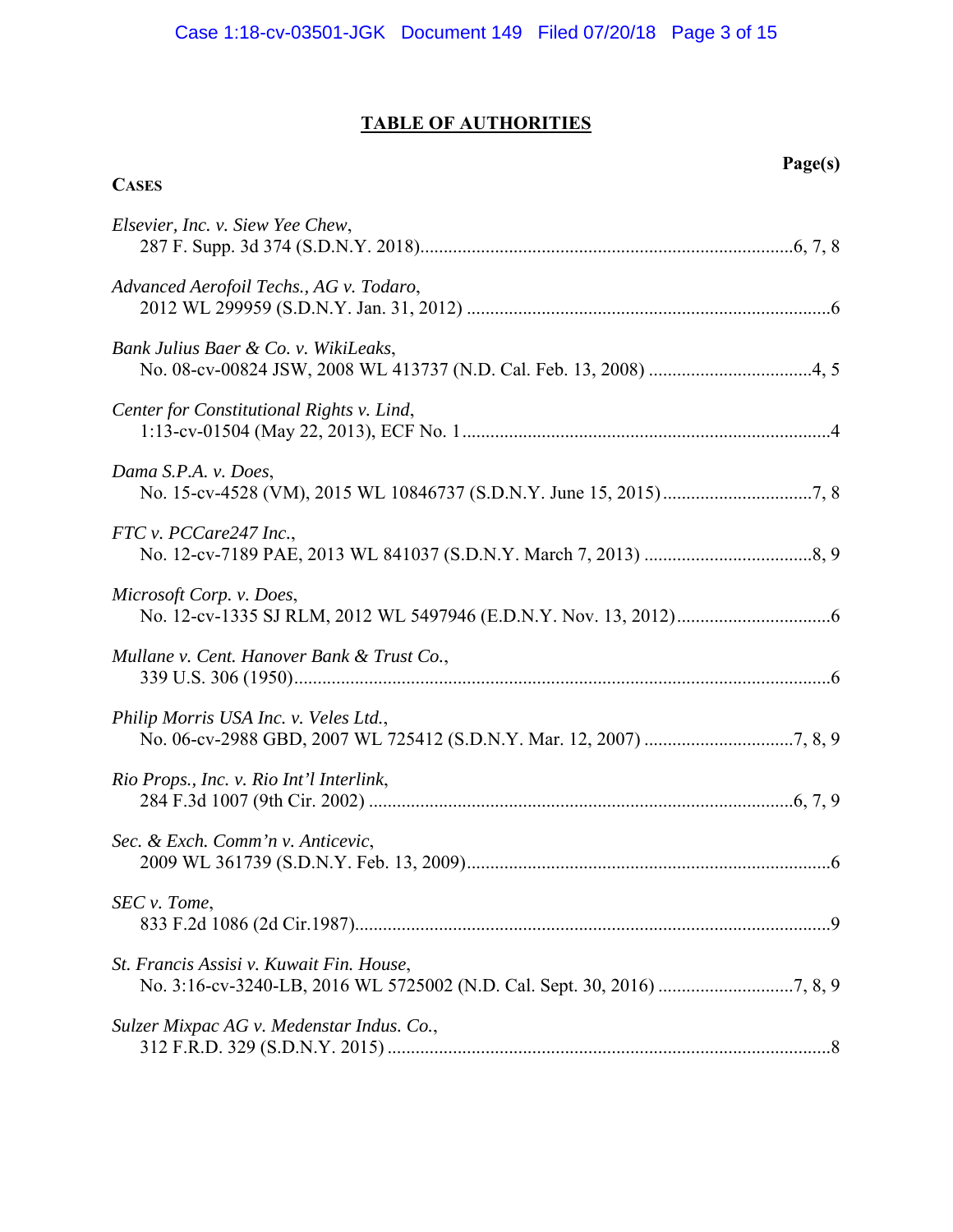#### Case 1:18-cv-03501-JGK Document 149 Filed 07/20/18 Page 4 of 15

Plaintiff DNC ("Plaintiff" or "the DNC") respectfully requests permission to serve the Complaint on Defendant WikiLeaks by Twitter and first class mail. As explained more fully below, Plaintiff has diligently attempted to serve WikiLeaks through a variety of methods, including emails to an address provided by WikiLeaks on its website, and by contacting counsel who have represented WikiLeaks in other matters. None of these efforts have succeeded, however. Accordingly, the Court should grant Plaintiff leave to serve WikiLeaks by Twitter, where it maintains a robust presence and has admitted knowledge of this action, and by mail. *See St. Francis Assisi v. Kuwait Fin. House*, No. 3:16-CV-3240-LB, 2016 WL 5725002, at \*2 (N.D. Cal. Sept. 30, 2016) (allowing service via Twitter).

#### **I. Background**

WikiLeaks is an organization of unknown structure whose primary activity is running a website, Wikileaks.org, on which it publishes confidential or classified information.<sup>1</sup> WikiLeaks describes itself as a "multi-national" organization,  $2$  and news reports claim that WikiLeaks keeps 507 copies of its website around the world. 3 Prior to December 2010, WikiLeaks used Amazon servers in order to host its website.<sup>4</sup> However, on December 1, 2010, WikiLeaks tweeted, "WikiLeaks servers at Amazon ousted. Free speech the land of the free—fine our \$ are now spent

1

<sup>1</sup> *See* WikiLeaks, https://wikileaks.org/ (last visited July 20, 2018).

<sup>2</sup> *What Is WikiLeaks*, WikiLeaks, https://wikileaks.org/What-is-Wikileaks.html (last visited July 20, 2018).

<sup>3</sup> Larry Greenemeier, *How Has WikiLeaks Managed to Keep Its Web Site Up and Running?*, Scientific American (Dec. 7, 2010), https://www.scientificamerican.com/article/wikileaksassange-persistence-of-info/.

<sup>4</sup> Doug Gross, *WikiLeaks cut off from Amazon servers*, CNN (Dec. 2, 2010, 3:49 AM), http://www.cnn.com/2010/US/12/01/wikileaks.amazon/index.html.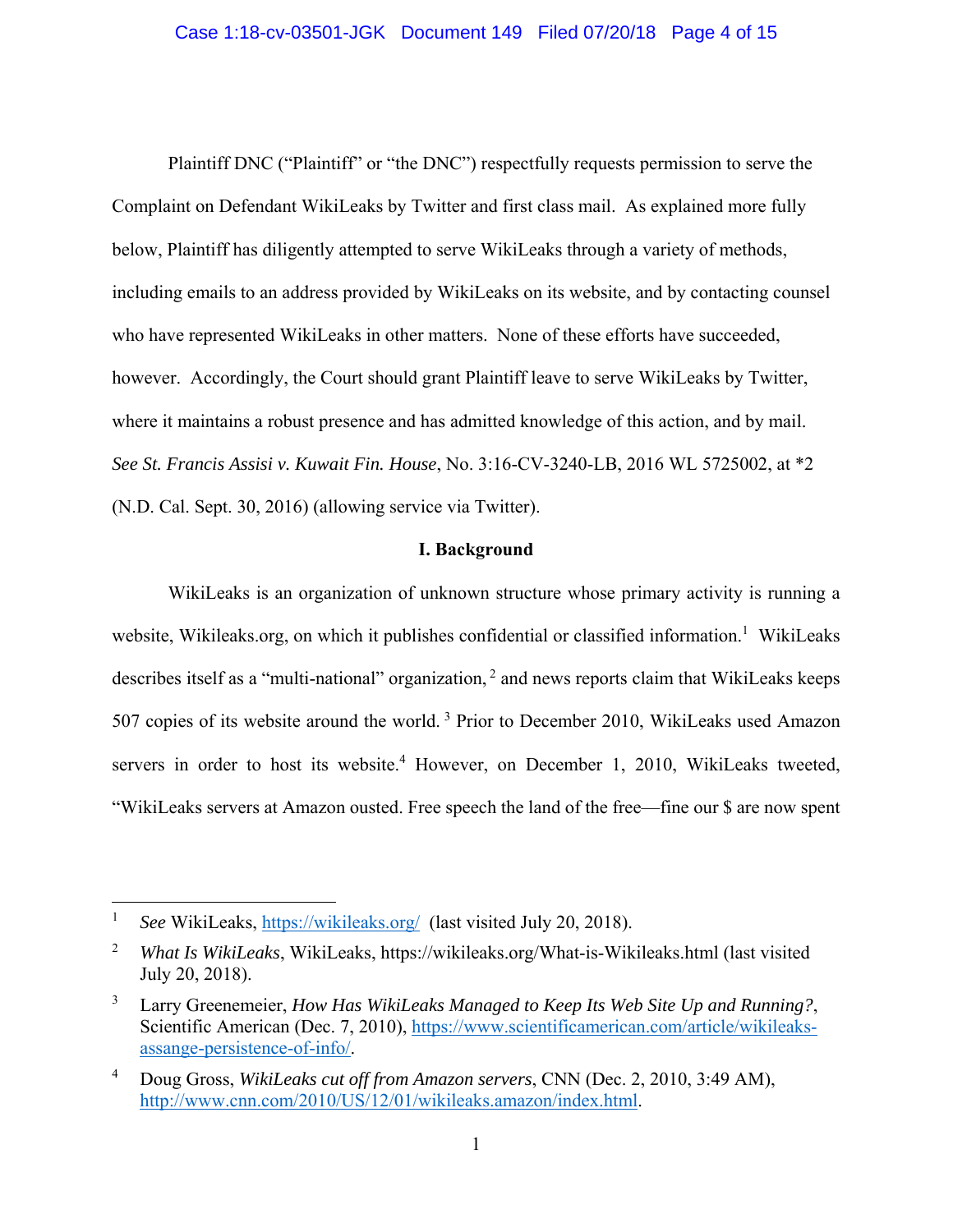#### Case 1:18-cv-03501-JGK Document 149 Filed 07/20/18 Page 5 of 15

to employ people in Europe."<sup>5</sup> The next day, the L.A. Times reported that WikiLeaks had moved its servers to a former bomb shelter in Sweden.<sup>6</sup> WikiLeaks has a P.O. box registered in the United States in San Mateo, California, and a mailbox at the University of Melbourne in Victoria, Australia, but it is not clear whether WikiLeaks uses or conducts business through those mailboxes.<sup>7</sup>

While WikiLeaks' physical presence is difficult to discern, it has a robust online presence, including an active presence on Twitter, using the handle  $@$ WikiLeaks.<sup>8</sup> The  $@$ WikiLeaks account has more than 5.5 million followers and appears to tweet at least once per day. *See supra* note 8.

During the 2016 presidential campaign, WikiLeaks used its Twitter account to announce the publication of stolen DNC documents and to direct its Twitter followers to the page on the Wikileaks.org website where the stolen documents were posted. On April 20, 2018, shortly after the DNC filed its complaint, WikiLeaks tweeted, "The Democrats are suing  $@$ WikiLeaks and @JulianAssange for revealing how the DNC rigged the Democratic primaries. Help us countersue. We've never lost a publishing case and discovery is going to be amazing fun: https://www.iamwikileaks.org/donate/".<sup>9</sup> On April 21, 2018, WikiLeaks acknowledged that it had read the lawsuit, tweeting, "Democrats have gone all Scientology against @WikiLeaks. **We** 

1

<sup>5</sup> WikiLeaks (@WikiLeaks), Twitter (Dec. 1, 2010 11:50 AM) https://twitter.com/wikileaks/status/10058229002272768.

<sup>6</sup> W.J. Hennigan, *WikiLeaks' new home is in a former bomb shelter*, L.A. Times: Technology (Dec. 2, 2010, 11:07 AM), http://latimesblogs.latimes.com/technology/2010/12/wikileaksbahnhof-amazon.html.

<sup>7</sup> *WikiLeaks:Contact*, WikiLeaks, https://wikileaks.org/wiki/WikiLeaks:Contact#General\_office (last visited July 18, 2018).

<sup>8</sup> WikiLeaks (@WikiLeaks), Twitter https://twitter.com/wikileaks (last visited July 20, 2018).

<sup>9</sup> WikiLeaks (@WikiLeaks), Twitter (Apr. 20, 2018, 3:13 PM), https://twitter.com/wikileaks/status/987454233862705152.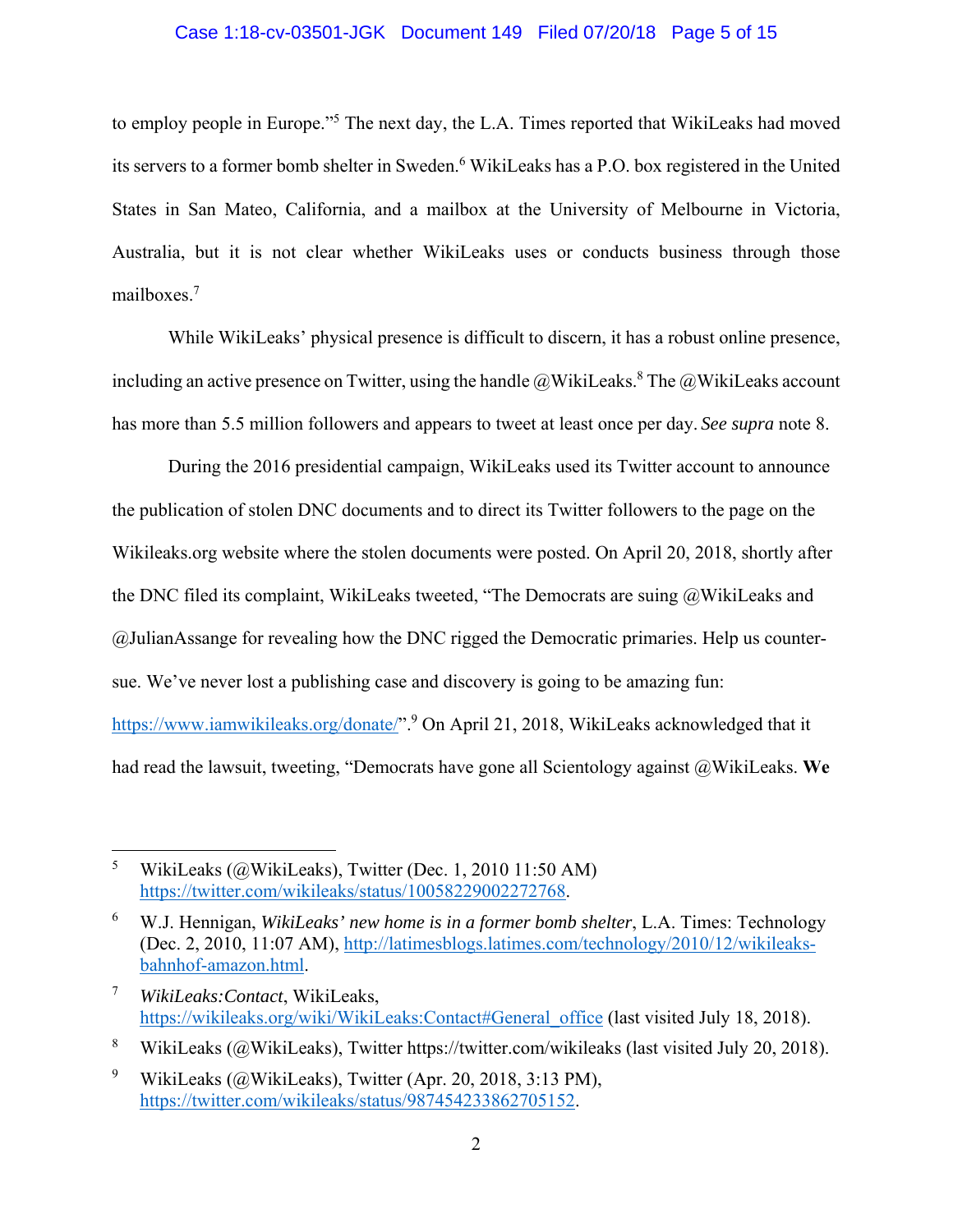#### Case 1:18-cv-03501-JGK Document 149 Filed 07/20/18 Page 6 of 15

**read the DNC lawsuit**. Its primary claim against @WikiLeaks is that we published their 'trade secrets'. Scientology infamously tried this trick when we published their secret bibles. Didn't work out well for them."<sup>10</sup> From April 20 to April 22, WikiLeaks tweeted about the lawsuit at least six times, in one instance including a screenshot of part of the complaint, and in three instances directing followers to analyses of the complaint.<sup>11</sup> Each of these tweets was reposted (or "retweeted") thousands of times, and each received thousands of "likes." *See supra* notes 9- 11.

#### **II. Service Attempts**

On its website, WikiLeaks has a page devoted to "WikiLeaks:Legal."12 On that page, WikiLeaks advises "Send all USA legal correspondence to our lawyers," and provides the email address wl-legal@sunshinepress.org. *Supra* note 12*.* The website advises, "you will then be provided with a postal address and contact details." *Id.* There is also a disclaimer on the WikiLeaks:Legal page that states, "We do not accept electronic servicing of legal documents." *Id.*  On April 25, 2018, Plaintiff's counsel attempted to send an email to that address, asking for the postal address and contact details where we could send legal documents. Declaration of Julia Horwitz ("Horwitz Decl.") ¶ 2. Later that day, counsel received a notification that the outgoing

 $\overline{a}$ 

11 WikiLeaks, *supra* note 4; WikiLeaks, *supra* note 5; WikiLeaks (@WikiLeaks), Twitter (Apr. 21, 2018 5:10 AM), https://twitter.com/wikileaks/status/987664747712667648; WikiLeaks (@WikiLeaks), Twitter (Apr. 20, 2018, 7:48 PM), https://twitter.com/wikileaks/status/987523410736578561; WikiLeaks (@WikiLeaks), Twitter (Apr. 20, 2018, 3:49 PM), https://twitter.com/wikileaks/status/987463375939620864; WikiLeaks (@WikiLeaks), Twitter (Apr. 22, 2018, 9:16 AM), https://twitter.com/wikileaks/status/988089117778042882.

<sup>&</sup>lt;sup>10</sup> WikiLeaks (@WikiLeaks), Twitter (Apr. 21, 2018 5:10 PM) https://twitter.com/wikileaks/status/987846162924408832 (emphasis added).

<sup>12</sup> *WikiLeaks:Legal*, WikiLeaks, https://wikileaks.org/wiki/WikiLeaks:Legal (last visited July 18, 2018).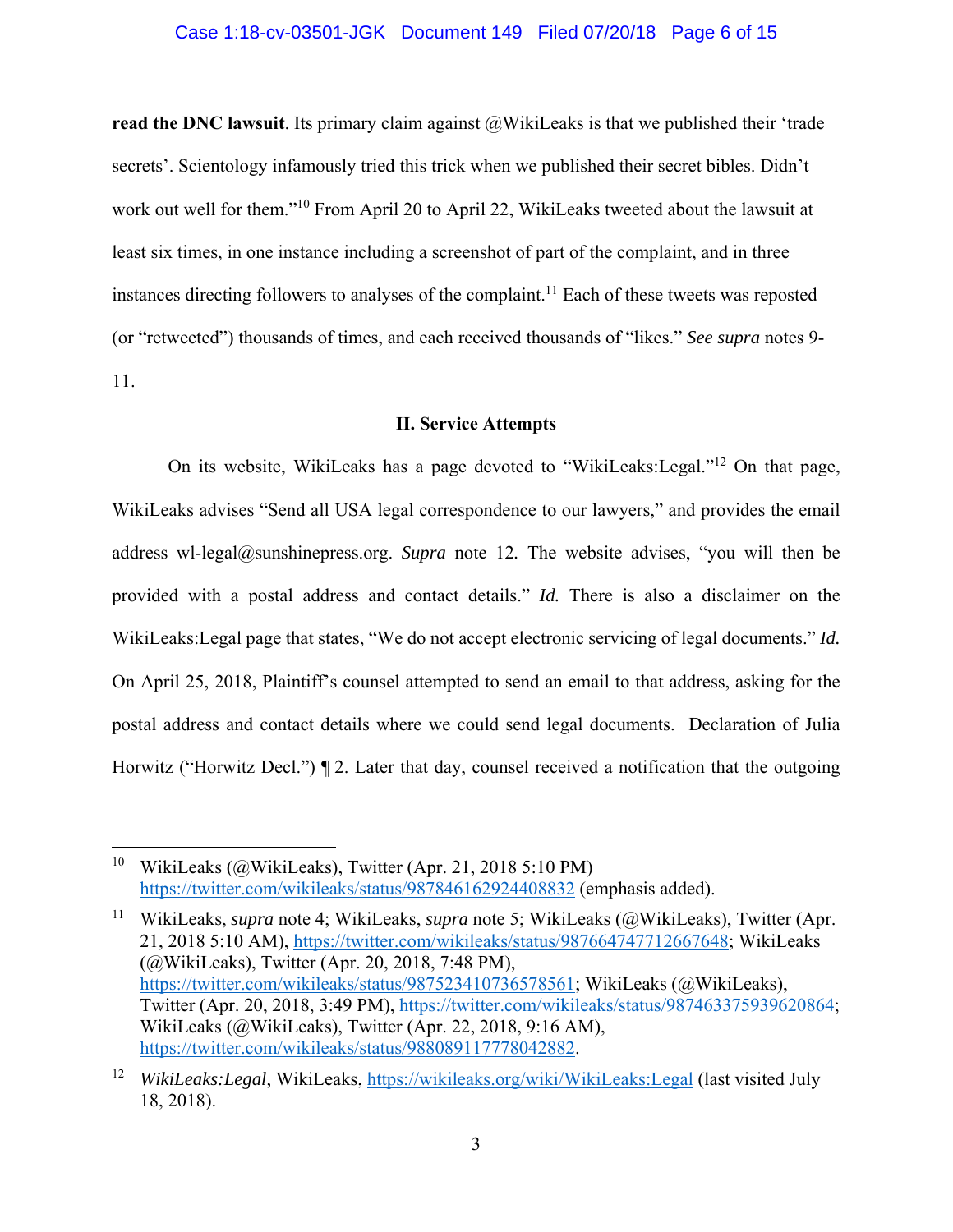## Case 1:18-cv-03501-JGK Document 149 Filed 07/20/18 Page 7 of 15

email had been rejected six times over the course of an hour. *Id.* Four days later, on April 29, 2018, counsel received another notification that the email had been rejected 30 times over the course of 92 hours. *Id.* On July 10, 2018, Plaintiff's counsel made another attempt to send an email to that address, asking for the postal address and contact details where counsel could send legal documents. *Id.* An hour later, counsel received another notification that the email had not been delivered, despite six attempts to deliver over a period of one hour. *Id.* Four days later, on July 14, 2018, counsel received another notification that the email had been rejected 30 times over the course of 92 hours. *Id.* As a result, the email could not be delivered. *Id.*

Plaintiff's counsel also made diligent attempts to contact counsel who represented WikiLeaks in other matters. Horwitz Decl. ¶ 3. Plaintiff searched PACER for any case in which WikiLeaks was represented by counsel, and found only one: a suit in the United States District Court for the District of Maryland in which WikiLeaks, the Plaintiff, was represented by two attorneys from Zuckerman Spaeder LLP.<sup>13</sup> On July 19, 2018, Plaintiff emailed those attorneys to ask if they were authorized to accept service on WikiLeaks's behalf, or if they knew of any other person who might be able to accept service. Horwitz Decl. ¶ 3. The attorneys quickly replied: "We are not authorized and have had no contact with this entity for several years. I do not have any idea about who may be authorized to accept service for Wikileaks." *Id.*

A Westlaw search unearthed another case where WikiLeaks may have been represented by counsel, *see Bank Julius Baer & Co. v. WikiLeaks*, No. C 08-00824 JSW, 2008 WL 413737, at \*1 (N.D. Cal. Feb. 13, 2008), but in that case the attorney specifically declined to accept service on

 $\overline{a}$ 

<sup>&</sup>lt;sup>13</sup> Complaint, *Center for Constitutional Rights v. Lind*, 1:13-cv-01504 (May 22, 2013), ECF No. 1. The docket sheet for this case lists three individuals as counsel of record for the Plaintiffs, including WikiLeaks, but one attorney appeared to be in-house counsel for WikiLeaks' co-plaintiff. The DNC's counsel did not attempt to contact that in-house attorney.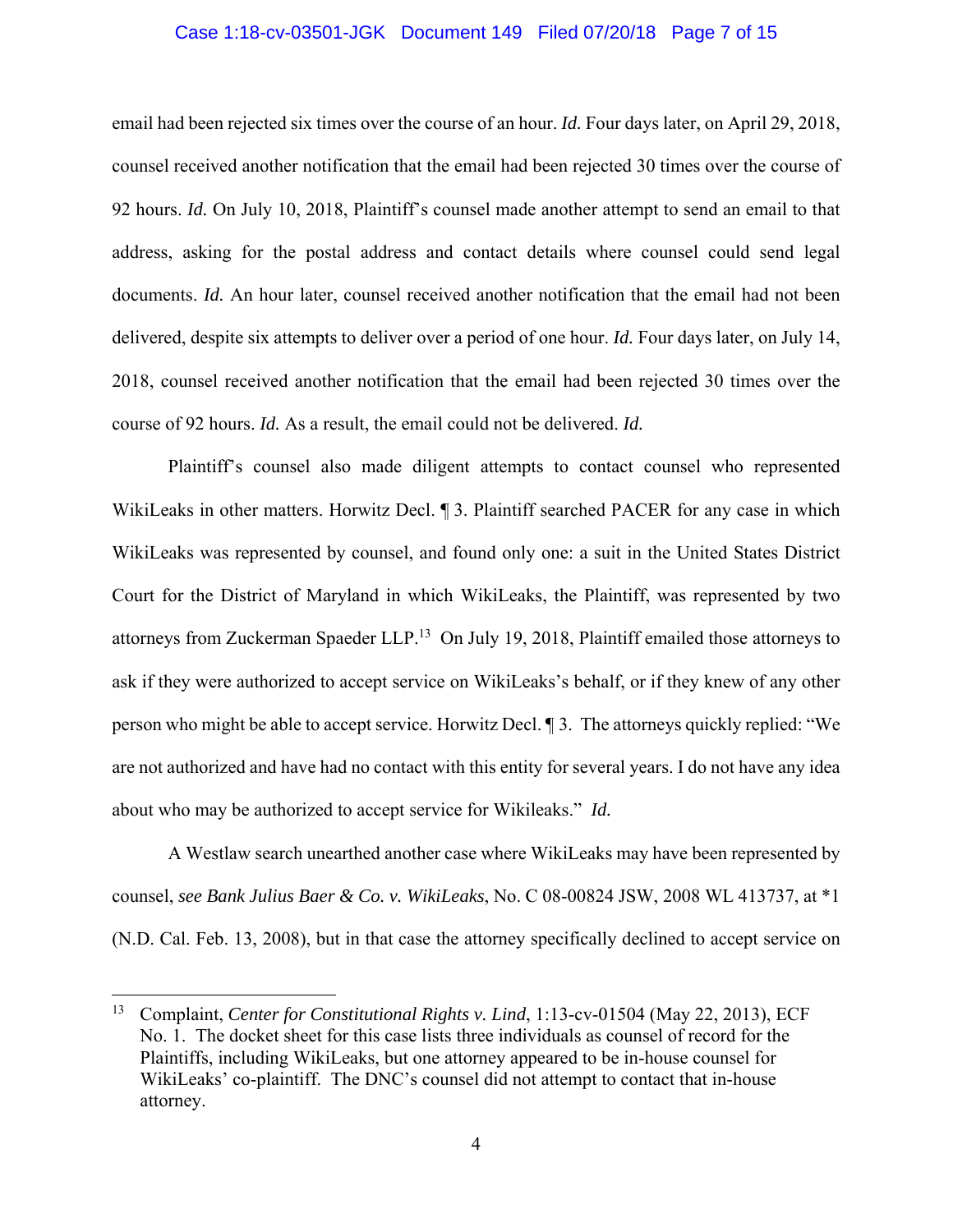#### Case 1:18-cv-03501-JGK Document 149 Filed 07/20/18 Page 8 of 15

WikiLeaks' behalf, explaining that her representation had ended and she was no longer counsel for the organization.<sup>14</sup> Plaintiff's counsel also searched news reports and Wikipedia, and identified three individuals who may have represented WikiLeaks: one is deceased, one lives in Spain and does not have contact information (that Plaintiff can find) online, and the third lives in London and is reported to be a member of Defendant Julian Assange's legal team, but has not been linked by reliable sources to WikiLeaks. 15 Horwitz Decl. ¶ 4. Plaintiff's counsel therefore believes it would not be feasible to serve WikiLeaks through counsel.

#### **III. Legal Standard**

Federal Rule of Civil Procedure 4(h) establishes a procedure for serving a corporation, partnership, or "other unincorporated association," either within or without a "judicial district of the United States." Because WikiLeaks is an international organization of unknown structure, with no known known business conducted in the United States and its servers located abroad, it must be served using Rule 4(h)'s procedure for service outside of a U.S. judicial district. *See Bank Julius Baer & Co.*, 2008 WL 413737, at \*1 (authorizing service on WikiLeaks at a place outside of a United States judicial district). That procedure requires Plaintiff to follow Rule 4(f). See Fed. R. Civ. P. 4(h)(2). Rule 4(f), in turn, establishes three mechanisms for service abroad: 1) "by any internationally agreed means of service that is reasonably calculated to give notice, such as those provided by the Hague Convention," Fed. R. Civ. P.  $(4)(f)(1)$ ; 2) if there is no internationally

1

<sup>14</sup> Letter from Julie S. Turner re service, *Bank Julius Baer & Co. v. WikiLeaks* (No. C 08-00824 JSW), 2008 WL 413737, ECF No. 26. In that case, the plaintiff also attempted to serve WikiLeaks by delivering the complaint to an individual that plaintiff believed to be an officer of the organization. *Id.* at ECF No. 39. That individual denied that he was an officer of the corporation. *Id.* at ECF No. 90. WikiLeaks never made a filing in that case.

<sup>15</sup> *Law Report: Jennifer Robinson: human rights and WikiLeaks lawyer*, abc.net.au (May 15, 2012) (downloaded from website) (available at http://www.abc.net.au/radionational/programs/lawreport/jennifer-robinson/4012814).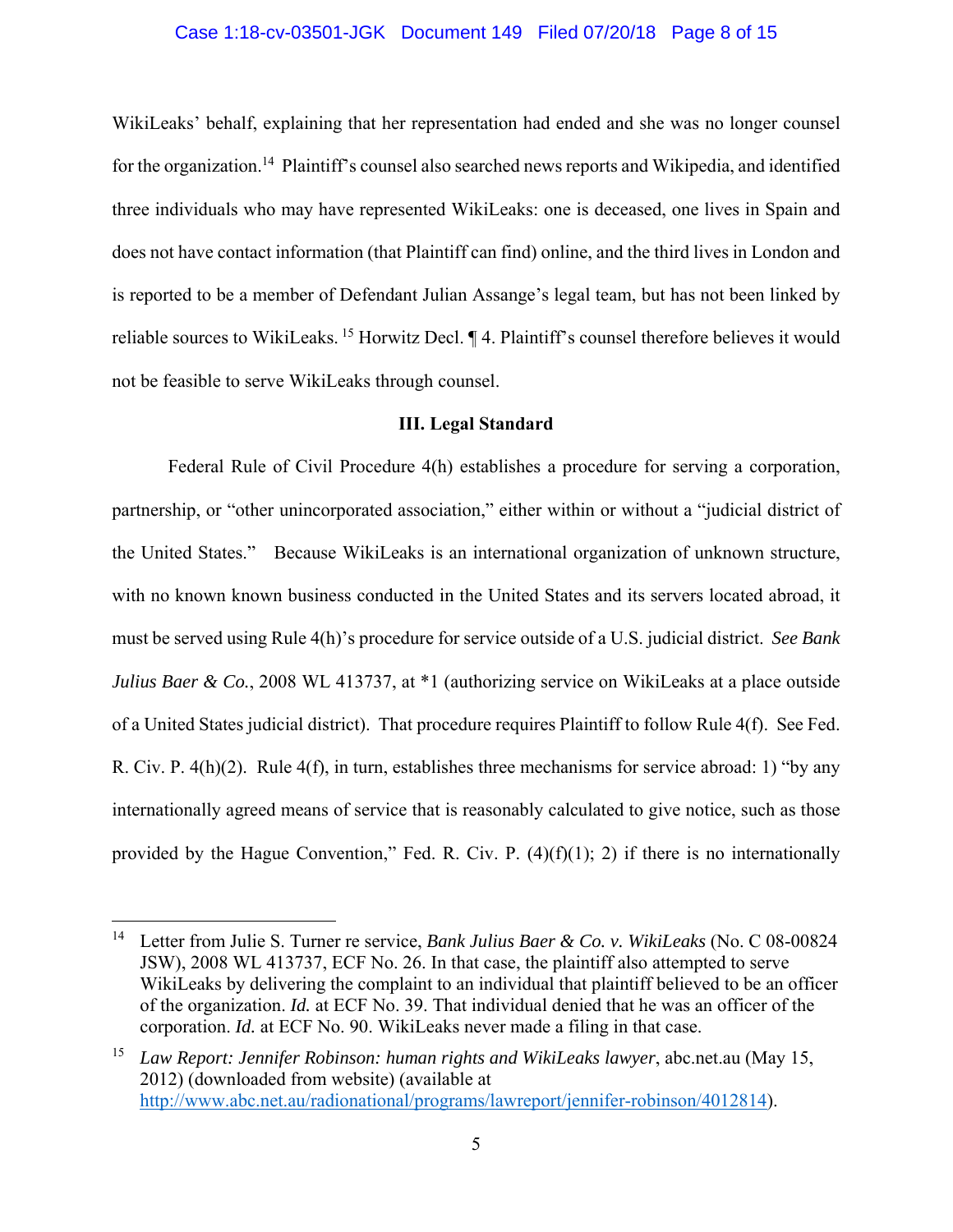#### Case 1:18-cv-03501-JGK Document 149 Filed 07/20/18 Page 9 of 15

agreed means, then by following the law of the country where the defendant is located, following directions given by an official in the foreign country where the defendant is located, hand delivering a copy of the summons and complaint to the defendant (unless the defendant is an organization), or mailing the summons and complaint with a request for a signed receipt, Fed. R. Civ. P.  $(4)(f)(2)$ ,  $(4)(h)(2)$ ; or 3) by "other means not prohibited by international agreement, as the court orders," *see* Fed. R. Civ. P. (4)(f)(3).

Crucially, there is "no hierarchy" among these three means of service: A plaintiff need not attempt service under Rule  $4(f)(1)$  or Rule  $4(f)(2)$  before the court authorizes service on an international defendant under Rule 4(f)(3*). Elsevier, Inc. v. Siew Yee Chew*, 287 F. Supp. 3d 374, 377–78 (S.D.N.Y. 2018) (quoting *Advanced Aerofoil Techs., AG v. Todaro*, 2012 WL 299959, at \*1 (S.D.N.Y. Jan. 31, 2012)); *see also Sec. & Exch. Comm'n v. Anticevic*, 2009 WL 361739, at \*3 (S.D.N.Y. Feb. 13, 2009). However, in an exercise of their discretion, some courts have required parties seeking permission to serve a defendant under Rule  $4(f)(3)$  to show: (1) "that the plaintiff has reasonably attempted to effectuate service on the defendant" by itself; and (2) that "the circumstances are such that the court's intervention is necessary." *Elsevier, Inc.*, 287 F. Supp. 3d at 378 (collecting cases).

When a court exercises its authority under Rule  $4(f)(3)$ , it may authorize any means of service that is "reasonably calculated, under all circumstances to apprise interested parties of the pendency of the action and afford them an opportunity to present their objections" and comports with international law. *Rio Props., Inc. v. Rio Int'l Interlink*, 284 F.3d 1007, 1014, 1016 (9th Cir. 2002) (quoting *Mullane v. Cent. Hanover Bank & Trust Co.*, 339 U.S. 306, 314 (1950)); *Elsevier, Inc.*, 287 F. Supp. 3d at 379–80 (citing *Rio* with approval); *Microsoft Corp. v. Does*, No. 12-CV-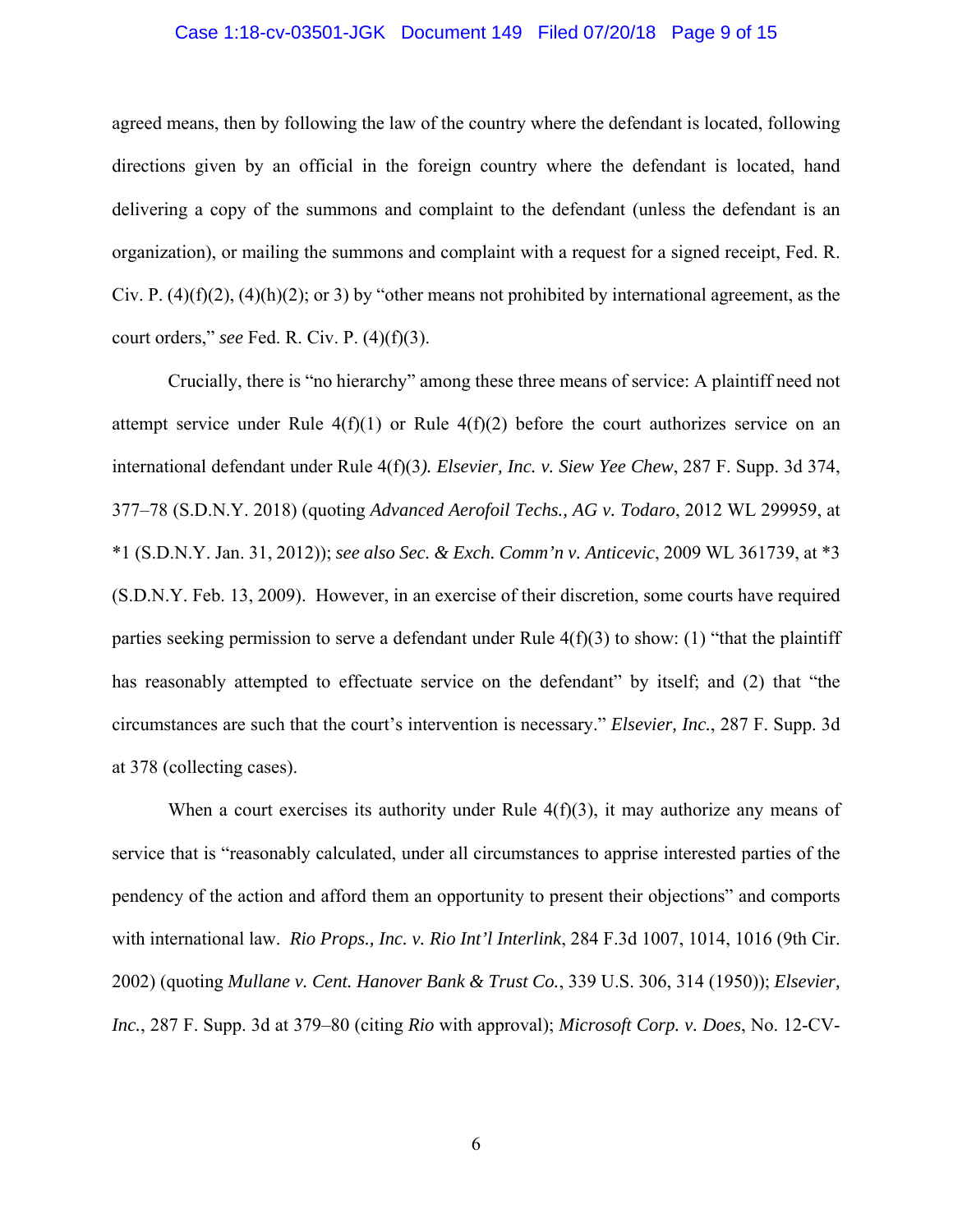# 1335 SJ RLM, 2012 WL 5497946, at \*2 (E.D.N.Y. Nov. 13, 2012) (same); *Philip Morris USA Inc. v. Veles Ltd.*, No. 06 CV 2988 GBD, 2007 WL 725412, at \*2 (S.D.N.Y. Mar. 12, 2007) (same).

#### **IV. Analysis**

Because WikiLeaks has more of a virtual than a physical presence, the Court can and should exercise its authority under Rule  $4(f)(3)$  to authorize service by Twitter and by first class mail to WikiLeaks' Post Office Box in the United States. *See St. Francis Assisi*, 2016 WL 5725002, at \*2 (allowing service via Twitter). Notably, Plaintiff has satisfied the two threshold conditions that some district courts impose on parties seeking a court order under Rule 4(f)(3). *Elsevier, Inc.*, 287 F. Supp. 3d at 378. First, as explained above, Plaintiff "reasonably attempted to effectuate service on the defendant" by itself: Plaintiff followed the instructions on the "WikiLeaks:Legal" webpage for obtaining a service address for WikiLeaks, but the instructions were faulty. *Id.* Additionally, Plaintiff contacted attorneys who represented WikiLeaks in the past to identify an appropriate service method, but those attorneys could not accept service or provide any guidance. Second, because WikiLeaks does not have a strong physical presence in any country, it would be difficult if not impossible to serve WikiLeaks without court permission to serve WikiLeaks electronically. *Id.*; *see also Dama S.P.A. v. Does*, No. 15-CV-4528 (VM), 2015 WL 10846737, at \*2 (S.D.N.Y. June 15, 2015) (authorizing email service under Rule 4(f)(3) where the defendant had a strong virtual presence and a "functioning email address," but "otherwise remained anonymous").

Moreover, under the unique facts of this case, service by Twitter is "reasonably calculated, under all circumstances to apprise interested parties of the pendency of the action and afford them an opportunity to present their objections." *Rio Props., Inc.*, 284 F.3d at 1016. Courts in this district have consistently recognized that electronic means of service are reasonably calculated to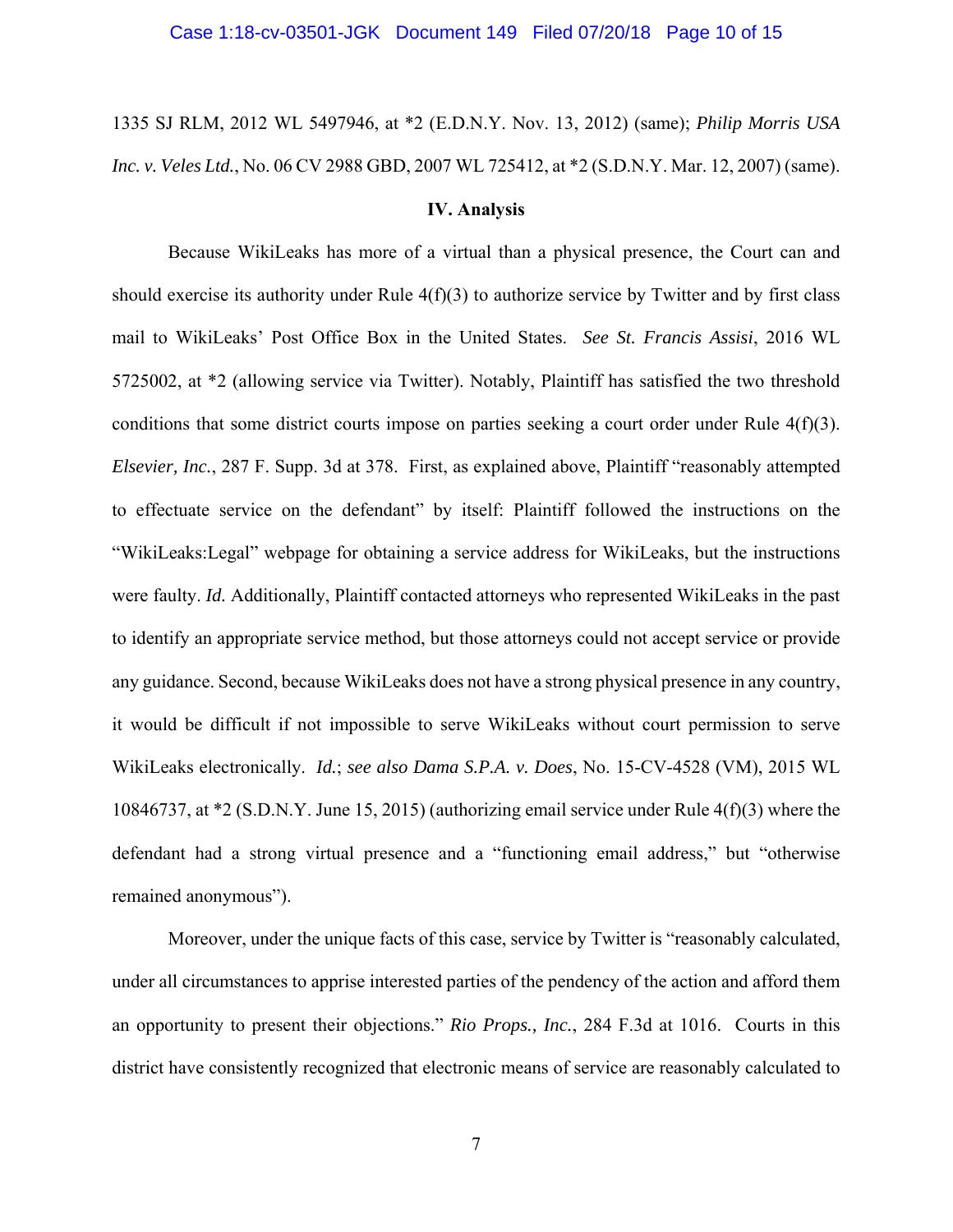#### Case 1:18-cv-03501-JGK Document 149 Filed 07/20/18 Page 11 of 15

inform defendants of litigation when those defendants have a strong online presence. *See, e.g.*, *Elsevier, Inc.*, 287 F. Supp. 3d at 379 ("It is well-settled that service by email on foreign defendants meets [the Rule 4(f)] standard in an appropriate case."); *Sulzer Mixpac AG v. Medenstar Indus. Co.*, 312 F.R.D. 329, 332 (S.D.N.Y. 2015) (holding that service via email was reasonably calculated to inform the defendant of the litigation because the defendant conducted some business over email, and it was therefore likely that the defendant would read the email serving the complaint); *Dama S.P.A.*, 2015 WL 10846737, at \*2 (holding that service via email was reasonably calculated to inform the defendant of the litigation because the defendant had an online presence and a "functioning email address"); *FTC v. PCCare247 Inc.*, No. 12 Civ. 7189 PAE, 2013 WL 841037 (S.D.N.Y. March 7, 2013) (holding that service via email and Facebook was reasonably calculated to inform the defendant of the litigation because the email addresses and Facebook accounts were registered under the defendants' names and frequently used); *Philip Morris USA Inc.*, 2007 WL 725412, at \*3 (holding that service via email was reasonably calculated to inform the defendant of the litigation because the defendant "conduct[ed] business extensively, if not exclusively, through [its] Internet websites and correspond[ed] regularly with customers via email").

Similarly, the U.S. District Court for the Northern District of California recently held that service by Twitter was reasonably calculated to apprise a defendant of the litigation. *St. Francis Assisi*, 2016 WL 5725002, at \*2. In that case, the defendant was a Kuwaiti national who allegedly financed some of the Islamic State of Iraq and Syria's (ISIS's) activities. *Id.* at \*1. After a diligent search, the plaintiff was unable to locate the defendant, but it was clear that he "ha[d] an active Twitter account and continue[d] to use it to communicate with his audience." *Id.* at \*2. Thus, the Court held, "service by the social-media platform, Twitter, [was] reasonably calculated to give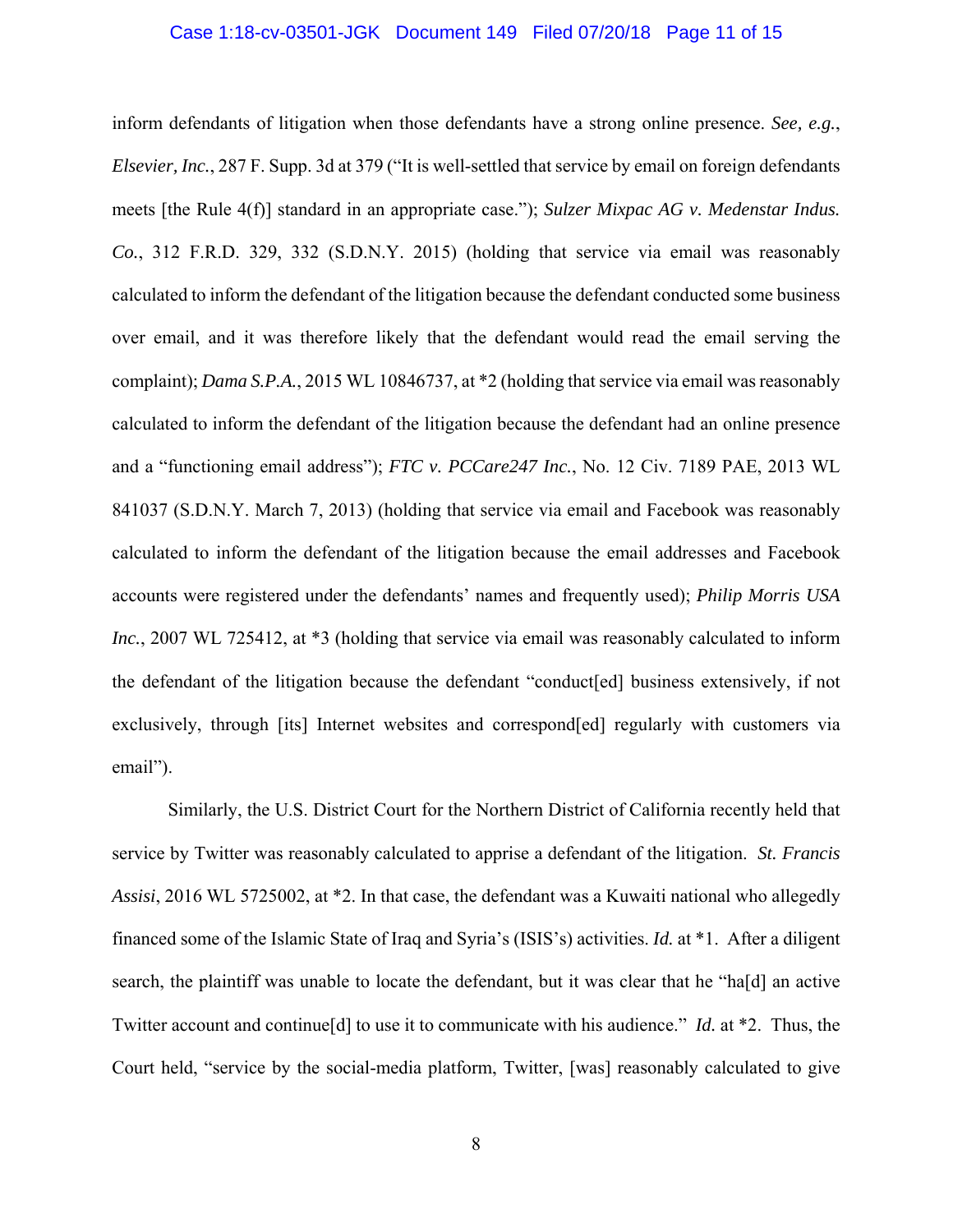## Case 1:18-cv-03501-JGK Document 149 Filed 07/20/18 Page 12 of 15

notice to and [was] the 'method of service most likely to reach'" the defendant. *Id.* (quoting *Rio Props.*, 284 F.3d at 1017).

In this case, as in *St. Francis Assisi*, Plaintiff searched diligently for a more conventional means of serving WikiLeaks, but was unable to identify one. At the same time, WikiLeaks has a strong and continued Twitter presence: WikiLeaks seems to tweet daily. *See St. Francis Assisi*, 2016 WL 5725002, at \*2; *see also Philip Morris USA Inc.*, 2007 WL 725412, at \*3 (allowing electronic service because the defendant "correspond [ed] regularly" on electronic platforms). *PCCare247 Inc.*, 2013 WL 841037, at \*5 ("Particularly where defendants have zealously embraced a comparatively new means of communication, it comports with due process to serve them by those means" (internal quotation marks omitted).). Service by Twitter is "all the more reasonable" because WikiLeaks "demonstrably already ha[s] knowledge of the lawsuit." *Id.* at \*5 (citing *SEC v. Tome*, 833 F.2d 1086, 1093 (2d Cir.1987)). As noted above, WikiLeaks tweeted that it "read the DNC lawsuit." Additionally, while Plaintiff has no reason to believe that WikiLeaks regularly checks its Post Office Box in the United States, Plaintiff will, as a belt-andsuspenders measure, send a service packet to that address.

Finally, Plaintiff knows of no international agreement or international law that would prevent service by Twitter. *See St. Francis Assisi*, 2016 WL 5725002, at \*2.

#### **V. Conclusion**

For the foregoing reasons, Plaintiff respectfully requests authorization to serve WikiLeaks by Twitter and first class mail to its Post Office Box in the United States.

Dated: July 20, 2018 Respectfully submitted,

*/s/ Joseph M. Sellers* 

Michael Eisenkraft (#6974)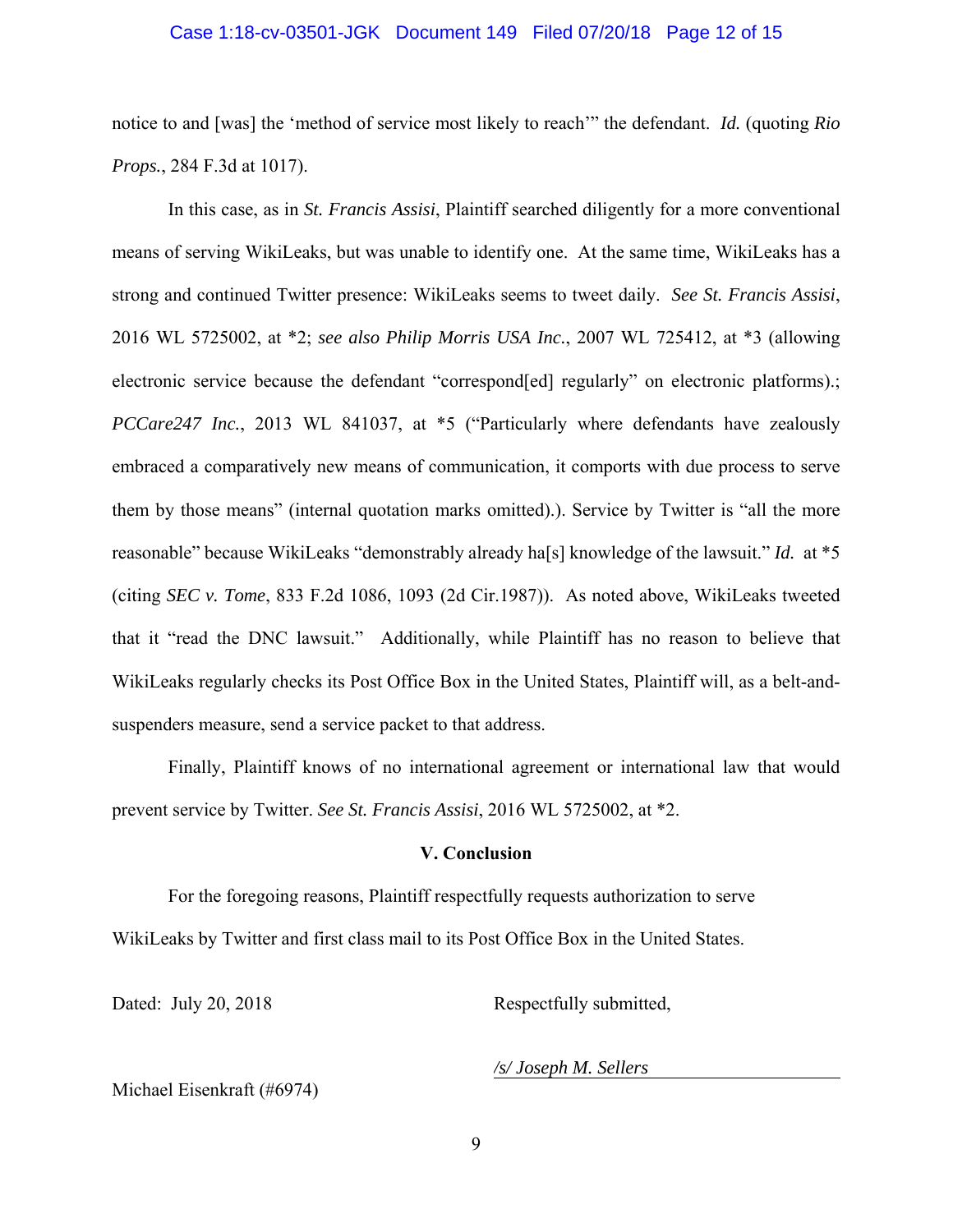Cohen Milstein Sellers & Toll PLLC 88 Pine St. ● 14th Floor New York, NY 10005 (212) 838-7797

 Joseph M. Sellers (admitted *Pro Hac Vice*) Geoffrey A. Graber (admitted *Pro Hac Vice*) Julia A. Horwitz (admitted *Pro Hac Vice*) Alison S. Deich (*Pro Hac Vice* pending) Cohen Milstein Sellers & Toll PLLC 1100 New York Ave. NW ● Fifth Floor Washington, DC 20005  $(202)$  408-4600

*Attorneys for Plaintiff*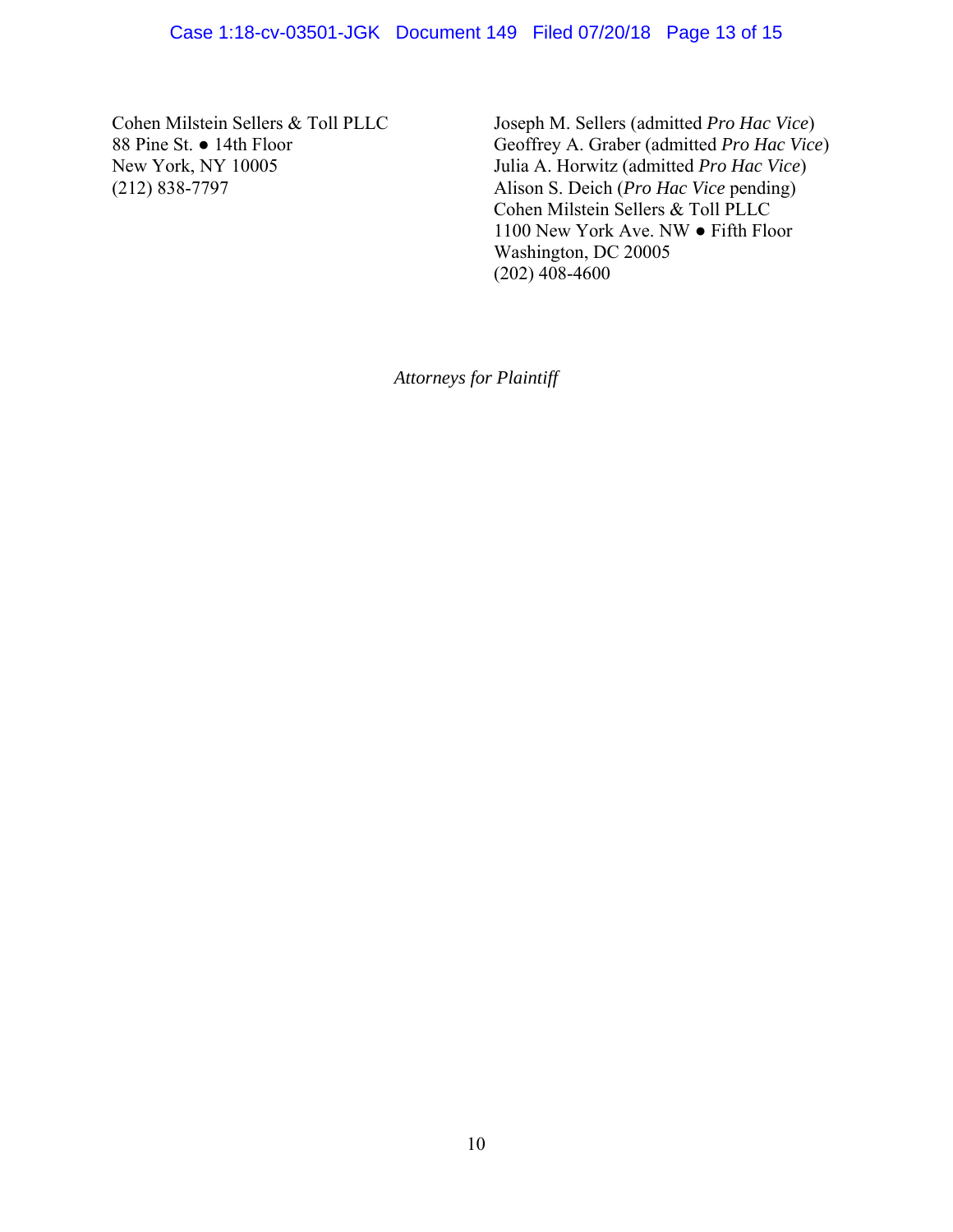# **CERTIFICATE OF SERVICE**

I hereby certify that on July 20, 2018, I electronically filed the Motion to Serve Defendant WikiLeaks by Twitter and Mail with the Clerk of the Court using ECF, which in turn sent notice to all counsel of record.

Dated: July 20, 2018 */s/ Jihoon Lee* 

Jihoon Lee